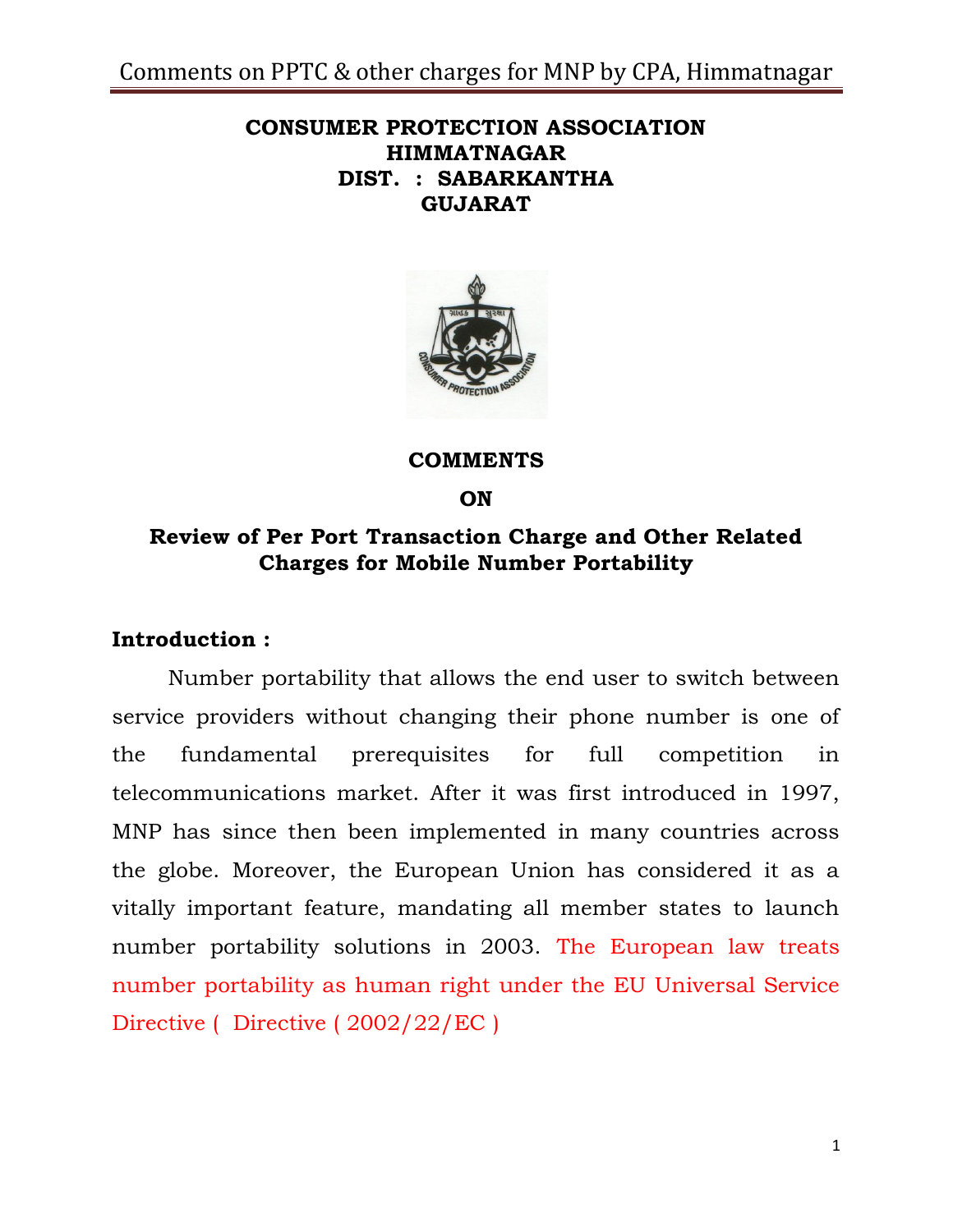The MNP costs can be distinguished between Direct and Indirect. In turn, direct costs of implementing and maintaining an MNP system are further divided into the following :

- (i) Setup costs ( Upgrade of the network infrastructure to support the MNP solution )
- (ii) Maintenance costs of the MNP system
- (iii) Actual porting costs ( Usage of Network resources to rout the calls to ported number etc.. )

These costs are heavily dependent on the choice of a technical solution to introduce MNP.

The European Union in its universal service directive require from all member states that porting prices should be based on cost, and the EU countries have enforced regulations prohibition to set porting charges above costs. ( There should be no profit )

With the possibility to easily change carriers, subscriber churn turn into a significant challenges for market entities. As a consequence, they may engage in tough price competition as a tactical move to retain existing customers and attract new ones but cannot afford keeping up with it endlessly under the pressure of maintaining reasonable profit margins. Therefore, operators become more focused on creating additional value for subscribers rather than continuing price wars with rivals. As such, they tend to initiate loyalty programs, improve consumer service, extend network coverage and rollout new offers.

In countries where operators took a proactive stance in preparing for Number Portability, they were able to increase net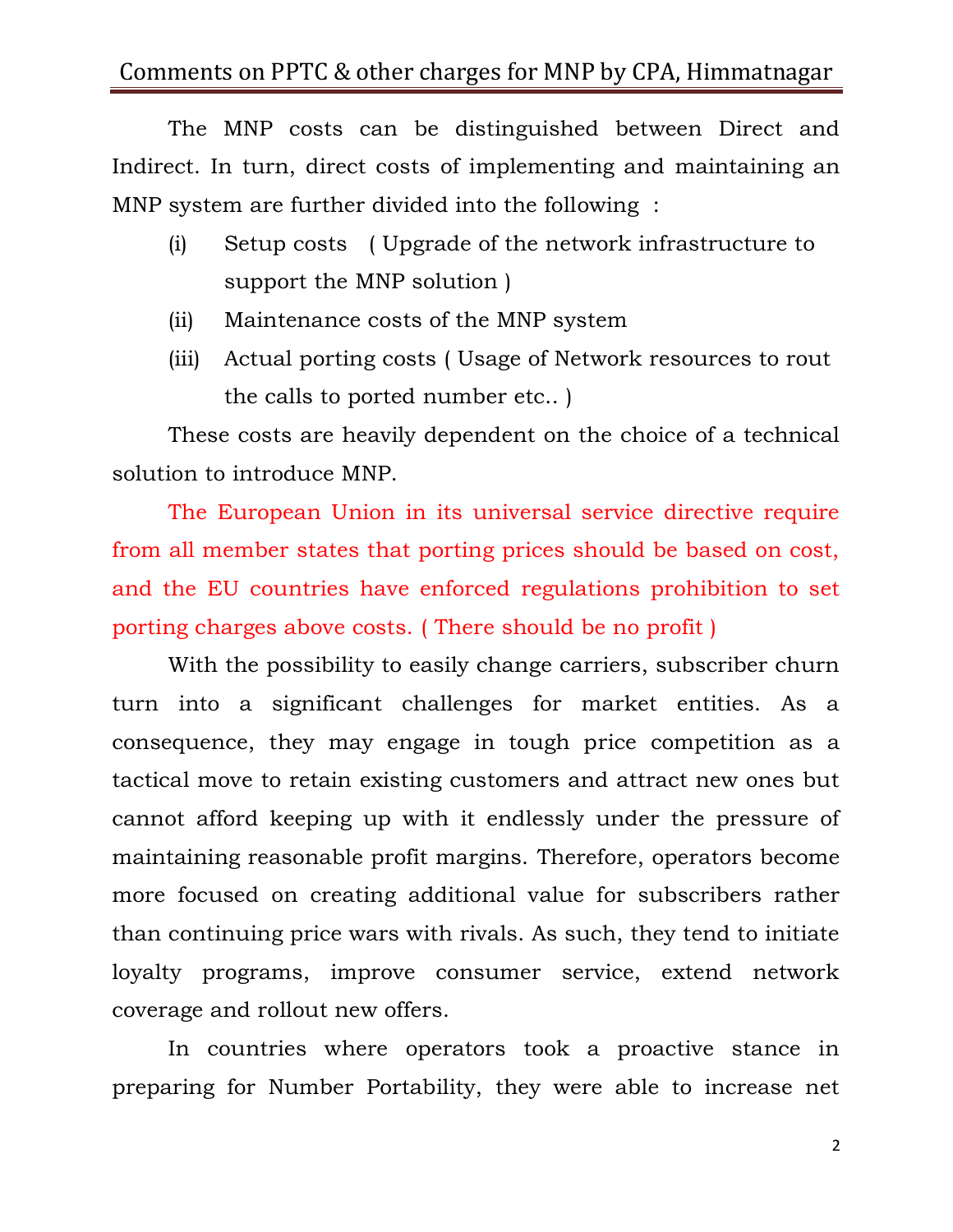subscriber addition in the face of more intense competition. This was achieved through a combination of customer service and network improvements, targeted advertising and to a lesser degree, more competitive rate plans.

Following important benefits/outcomes we have achieved from the effective implementation of Number Portability :

- Competition in the telecommunications market is enhanced, resulting in wider consumer choice, lower tariffs and better quality of service.
- Level playing field is created for latest market entrants to successfully compete with more established players/ incumbent operators.
- Innovation and introduction of new services is stimulated to attract investment in the telecommunications sector and to promote its further development.
- Taking into consideration the number portability's impact on the national numbering plan, numbering resources are utilized more efficiently, thus leaving free capacity and flexibility in structuring the numbering plan and accommodating new subscribers and services.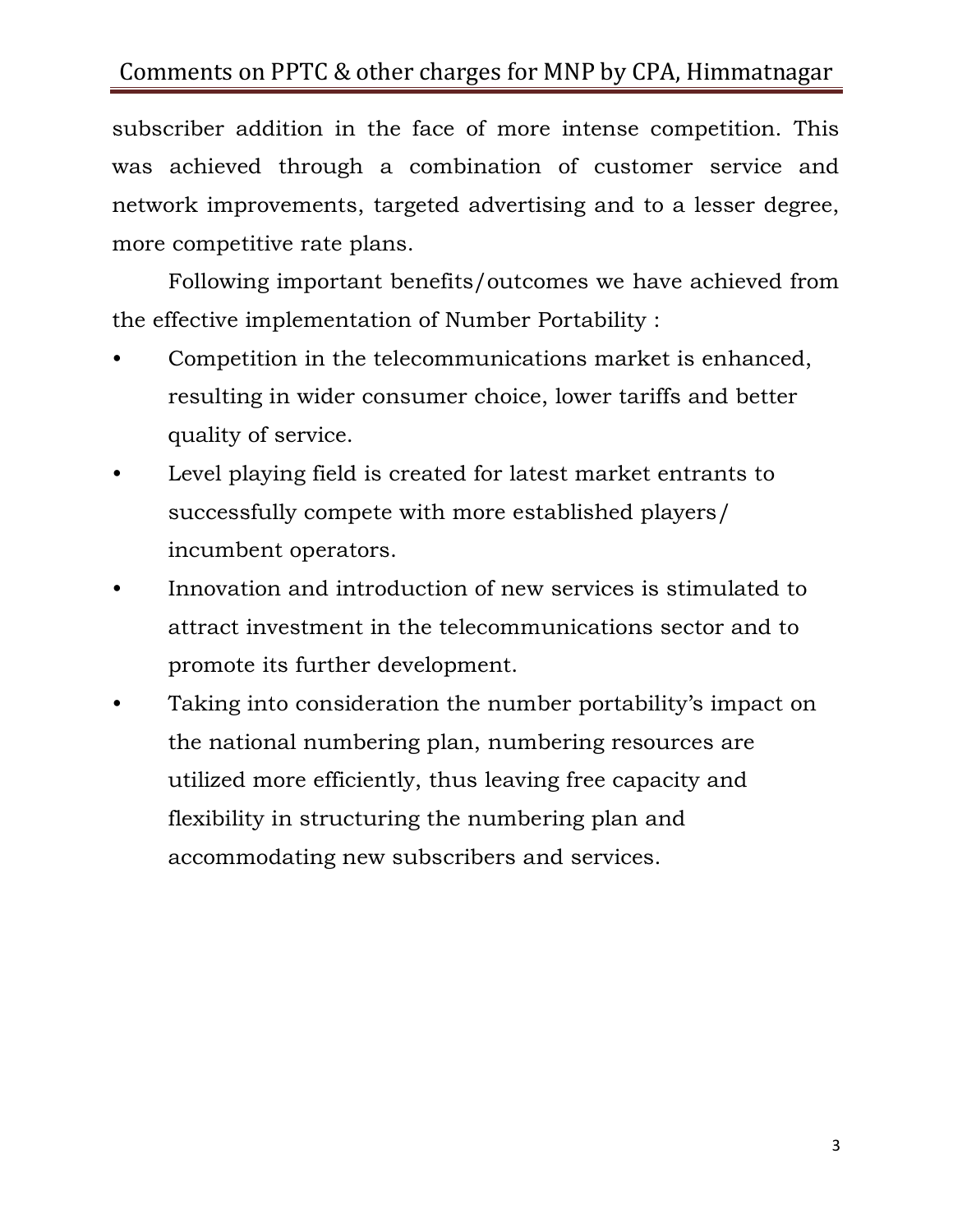Q1. **Whether the 'Per Port Transaction Charges' should continue to be calculated based on the methodology adopted by TRAI during the review done in the past? If not, please suggest methodology and supplement it with the detailed calculations indicating costs of hardware, software and other resources etc.**

### **Comments :**

Yes, " Per Port Transaction Charges " should continue to be calculated based on the methodology adopted by TRAI during the review done in the past.

Q2. **While calculating 'Per Port Transaction Charge', whether the total number of MNP requests received by MNPSP or successfully ported numbers be considered***?* **Please justify your response.**

#### **Comments :**

Successfully ported numbers should be considered as it is an international practice.

Q3. **Should the charges for 'Per Port Transaction' and 'ancillary services' be determined separately or consolidated charges. Please justify your response along with detailed calculations indicating cost of hardware, software, other resources and overhead etc. in addition to the rationale for adoption of the method suggested by you.**

#### **Comments :**

The charges for " Per port Transaction " and " Ancillary services " be determined consolidated charges as, the parties incurring heaviest burden of costs are the mobile operators participating in the introduction of MNP. The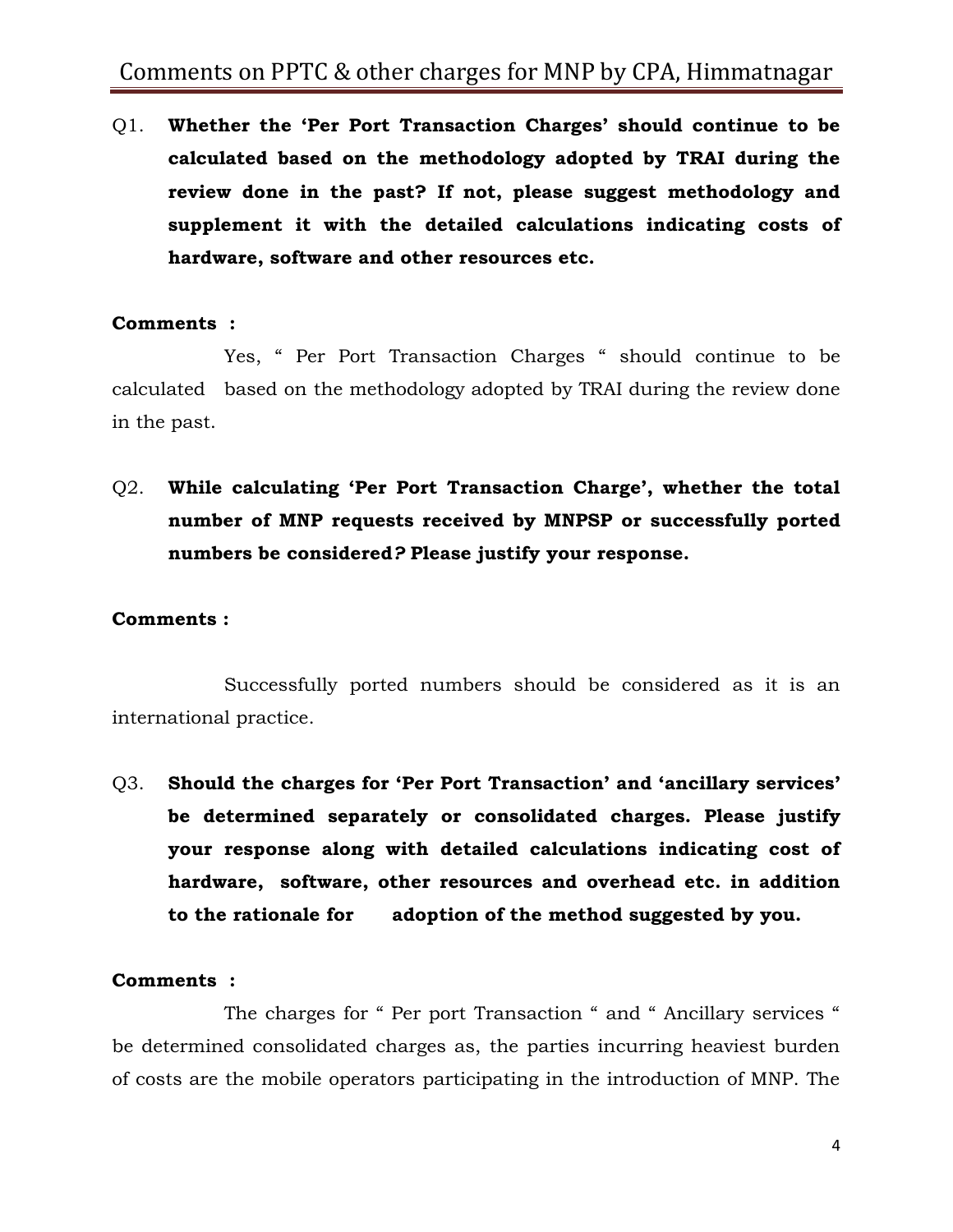mobile service providers have some system setup costs and administrative costs which can be considered relatively modest, primarily involving modifications to the billing and administrative system of the service provider.

The admissibility of any expenses should be examined on the basic and critical costing principles like cost causation so that only direct cost incurred for implementation of MNP are considered. Any cost or overheads which are not directly related for implementation of MNP should not be allowed. MNP charges should be devised in a manner such that greatest level of efficiency in the allocation of resources is achieved. Consideration of all costs without linking it to efficiency would encourage non efficient expenditure by MNP operator.

### **Following Cost allocation principles can be adopted :**

Cost allocation may vary from one technical solution to another. The costs should be allocated according to principles that maximize net benefit for society as a whole. Below, the six principles which are also supported by Oftel in the United Kingdom can be considered :

### *Cost causation*

In general, cost allocation should have strong regard to whose actions cause additional costs to be incurred. When parties cause costs then they should also bear at least some of the costs in order to encourage economically efficient behavior from them. In the absence of externalities this principle suggests allocating the incremental costs of MNP to the porting customers or, as a substitute, to the recipient operators. However, assuming that the costs are caused by a national policy decision, all parties should bear their own costs. According to that view, the provision of MNP is an essential feature of a competitive market and should be regarded as a normal part of a telecommunications service.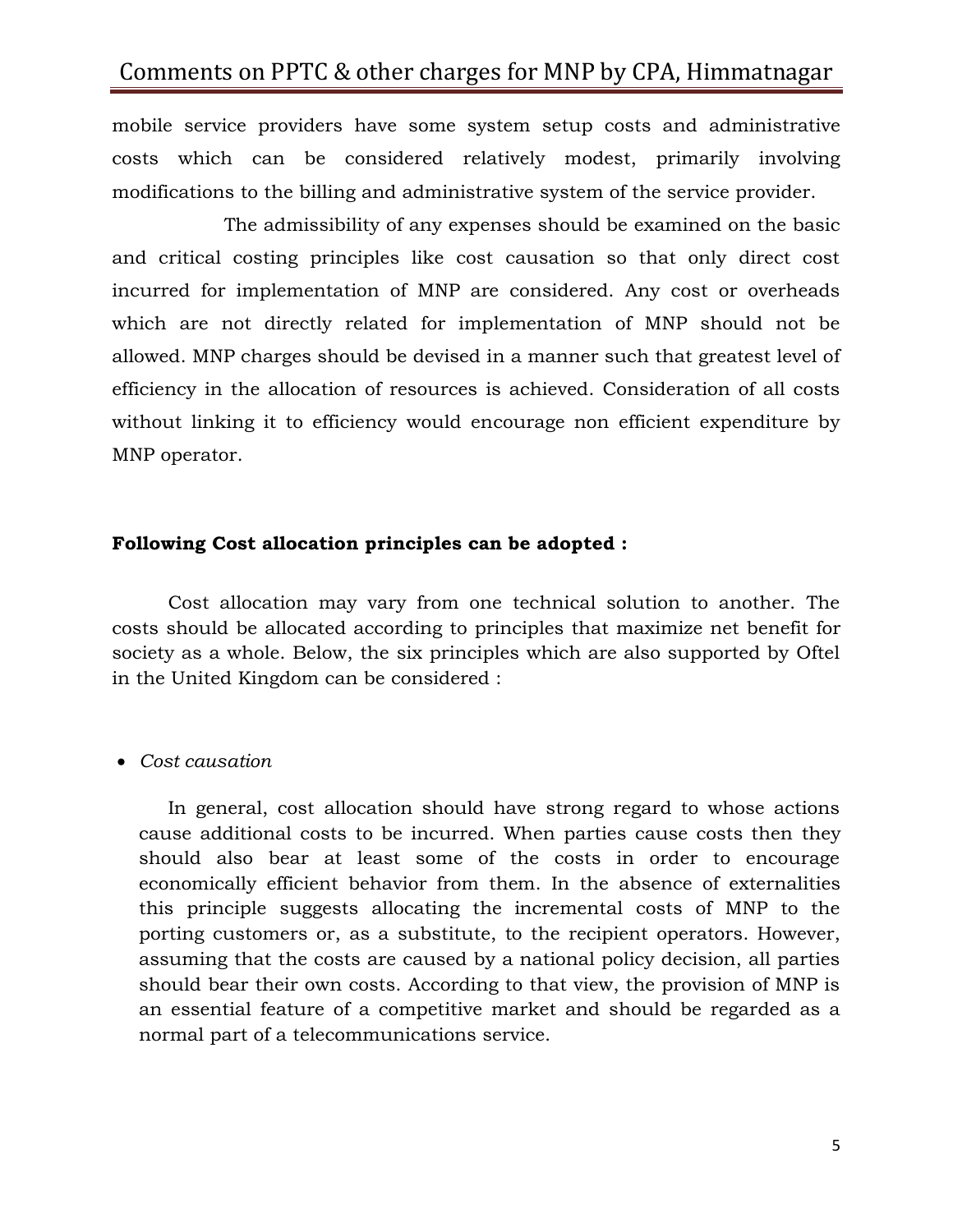*Cost minimization*

Those who are in a position to affect the level of the costs should face strong incentives to minimize costs. This might involve limiting the proportion of an operator's costs which can be passed to others or regulating charges and only allowing an operator to pass on the costs which an efficient operator, using the most effective technical solution, would incur.

### *Distribution of benefits*

Cost allocation should recognize that ported customers are not the only beneficiaries of MNP. Benefits from MNP also accrue to callers and to users in general.

*Effective competition*

Cost allocation should promote competition and not weaken the benefits which MNP would bring to the mobile market. Maximizing the benefits which are external to the porting customers could be done by limiting the costs which the donor operator can pass to the recipient operator or by limiting the price which can be charged to the porting customer to a proportion of the costs.

## *Reciprocity and symmetry*

Cost allocation should as far as possible be symmetrical and reciprocal, given that MNP is required to be offered in both directions. The main difference in most countries between fixed NP and MNP is in terms of symmetry. For fixed NP the costs are markedly higher for the incumbent operator than for the other operators. In contrast, there is a considerable degree of symmetry in the mobile market.

## *Practicability*

Cost allocation should be easy to implement. This includes minimizing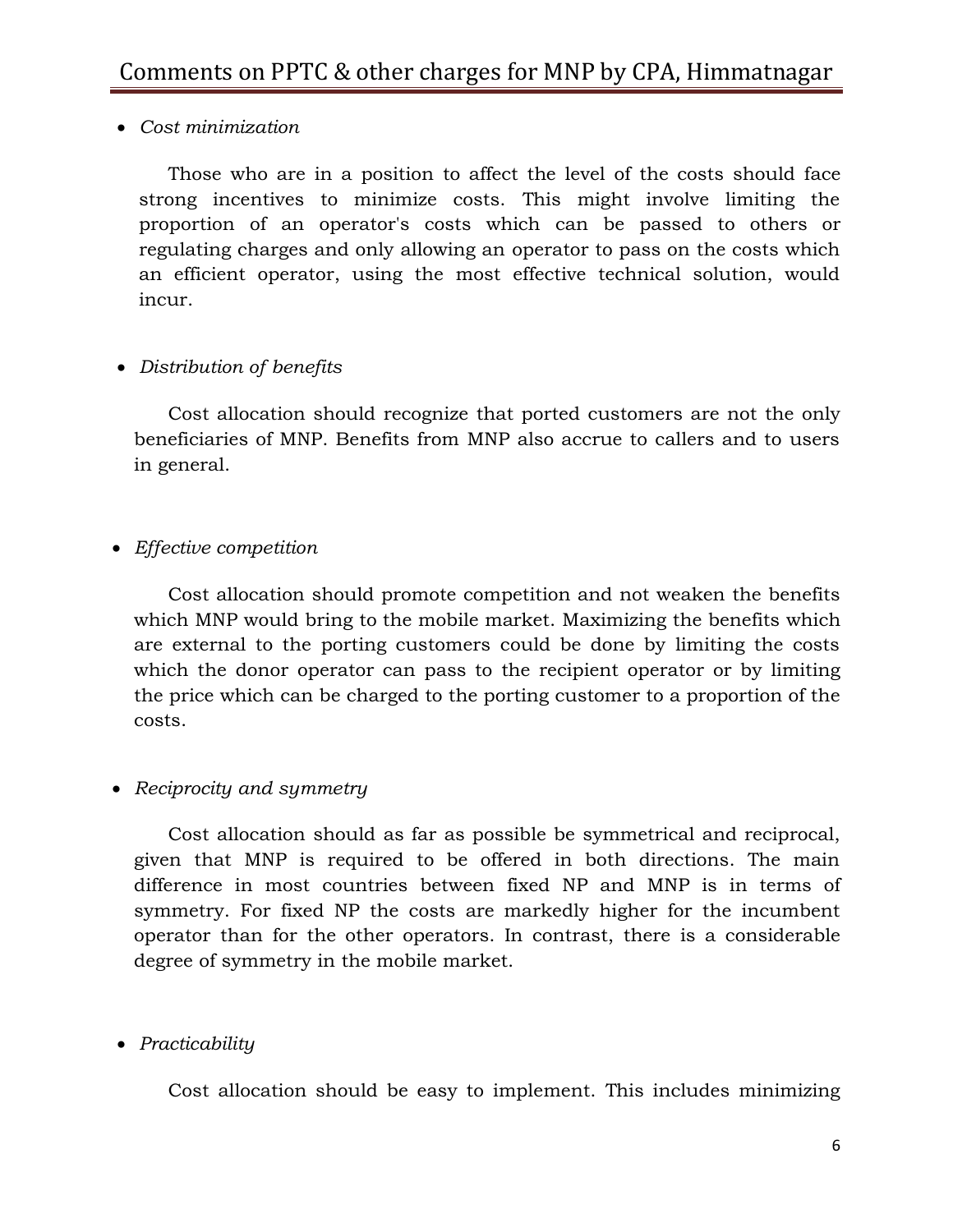opportunities for cheating. This might involve each operator bearing its own costs or treating MNP costs in exactly the same way as other interconnect charges, perhaps just negotiating a lower interconnect charge for calls delivered to ported numbers (assuming that the NP costs are likely to form a small proportion of total interconnect charges and precise allocation of NP costs is of relatively minor importance).

Q4. **Whether the Dipping charge, which is presently under forbearance, needs to be reviewed? If yes, suggest the methodology to determine the rate of dipping charge. Support your response with justification.**

**Comments :**

**No comments.**

Q5. **Whether the porting charge payable by the subscriber to the recipient operator should continue to be prescribed as a ceiling charge as per the current practice. If no, please suggest methodology and various consideration for calculating porting charge payable by subscribers.**

### **Comments :**

**There should be no porting charge payable by the subscriber. Because :** 

1. Simple porting process, no exit barriers, High customer awareness and Zero cost implication of MNP on consumer leads successful implementation of MNP and had very strong effect on the competition in the market.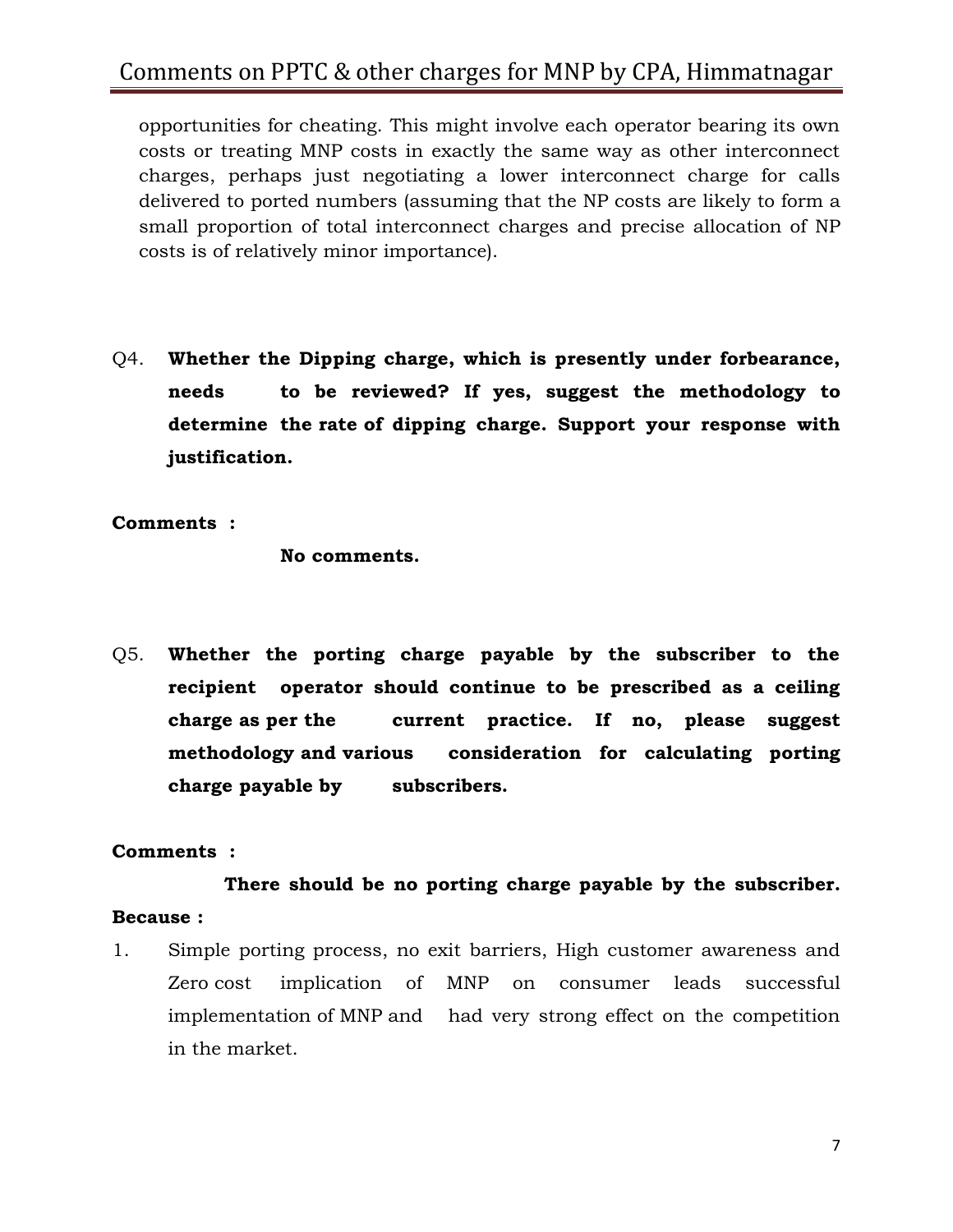- 2. Low or nil MNP cost encourage operators to absorb MNP cost or pass on bare minimum amount of charges to the customers.
- 3. Low or no MNP cost on subscribers would shatter major barrio for migration and encourage healthy competition in the market.
- 4. Following countries are having no retail prices for MNP.

| Bulgaria    | Croatia     | Cyprus               | Czech Republic |
|-------------|-------------|----------------------|----------------|
| Denmark     | Finland     | France               | Greece         |
| Poland      | Romania     | Sweden               | Hungary        |
| Ireland     | Italy       | Latvia               | Lithuania      |
| Luxembourg  | Malta       | Netherland           | Norway         |
| Portugal    | Spain       | Switzerland          | <b>Brazil</b>  |
| Columbia    | Dominic     | Japan                | Chile          |
|             | Republic    |                      |                |
| Ecuador     | Malaysia    | Canada               | Paraguay       |
| Pakistan    | Peru        | <b>United States</b> | Thailand       |
| Honduras    | El Salvador | Cyprus               | Australia      |
| Republic of | Azerbaijan  | United               | Belgium        |
| Kazakhstan  |             | kingdom              |                |
| France      | Georgia     | Iceland              | Moldova        |
| Slovakia    | Ukraine     | Ghana                | <b>Belarus</b> |
| Iran        | Israel      | Kenya                | Kuwait         |
| Nigeria     | Bahrain     | Saudi Arabia         | Tanzania       |
| Turkey      | Senegal     |                      |                |

5. If considered, the porting charge payable by the subscriber to the recipient operator should continue to be prescribed as a ceiling charge as per the current practice. Of com has also adopted current practice.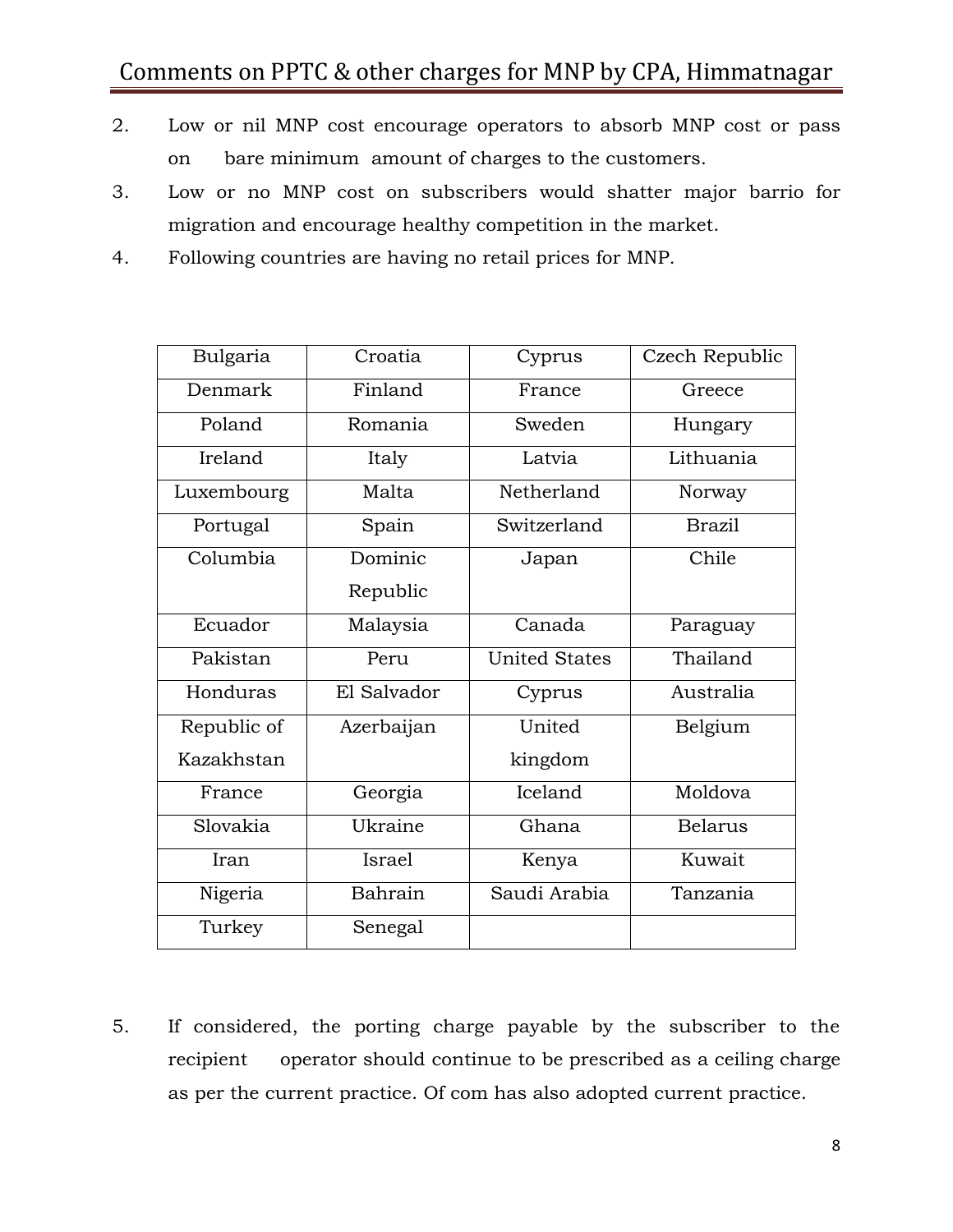- 6. Any porting charges levied must, without any profit, subject to the requirement for reasonableness, be cost oriented and based on the incremental costs of providing portability.
- 7. It should be based on a relevant benchmark of the costs of an efficient technology incurred in providing portability.
- 8. We propose that all porting charge should be calculated using long run incremental cost. Because the technologies used in communication network evolve over time.
- 9. Porting charges should be reflective of an efficient technology choice and we feel that TRAI should consider what technologies could reasonably be used to calculate porting charge.

## Q6. **Any other relevant issue that you would like to highlight on the MNP related charges.**

#### **Comments :**

#### **SIM Locking Practice :**

The presence of network effects and switching costs in the mobile telecommunication industry can favor larger firms, causing distortions that are absent in conventional market. Switching costs include time, money and the psychological impact on consumers of switching mobile operators. Now a days, compatibility, size of discount and transaction cost are the three main sources of switching costs in the context of mobile communications. First, there are compability costs cost, which are related to operators' SIM-locking practice, as well as to standards compability. The adoption of common European standards can eliminate compability costs by forcing operators to choose a unique type of network technology, but SIM-locking practices still exists as a way of protecting handset subsidies. If consumer wish to switch operator, they need to buy another handset or unlock their current mobile phone in order to use the new